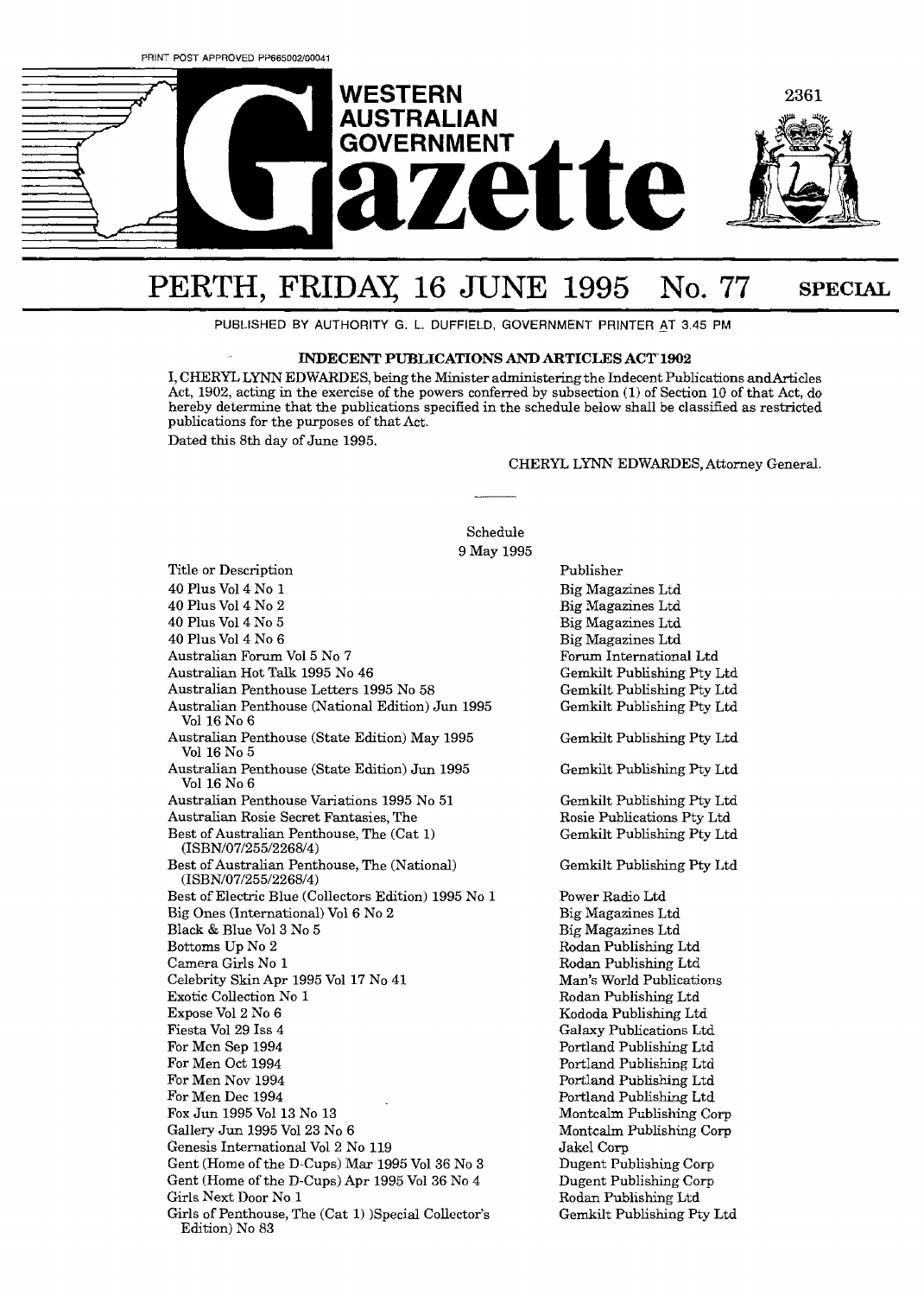Girls of Penthouse, The (Nationa1)Special Collector's Edition) No **83**  GirldGirls (Exotic Women) 1995 Vol 11 No **<sup>3</sup>** Honcho Mar 1995 V0118 No **3**  Inches Apr 1995 Vol 10 No 2 Jock Feb 1995 V014 No 2 Journal of Love, The No 189 Knave V0126 No 11 Knave V0127 No 3 Leg Show Jun 1995 Vol 13 No 2 Lipstick No 6 Manbody No 4 - Mankind No 1 New Talent Vol 1 No 4 New Talent V011 No 5 New Talent V011 No **6**  Oriental Girls No 5 Penthouse Comix May-Jun 1995 Vol 1 No 7 Photo Girl No 4 Picture Sextra, The No 20 Playboy's Book of Lingerie May-Jun 1995 Vol 43 No l Playguy Mar 1995 Vol 19 No **3**  Playguy Apr 1995 V0119 No 4 Razzle Vol **13** No 4

Rodox Special Selection Apr 1995 No 66 Searchlight (24th Year of Publication) No 74 Searchlight (24th Year of Publication) No 75 She's Got Legs No 2 She's Got Legs No **3**  Super Babes No 1 T&ANol Tail Ends Mar 1995 Torso Apr 1995 Vol 12 No 9 Torso May 1995 Vol 12 No 10 Two Blue (Dressed for Sex Special Issue) No 1 Two Blue Vol **1** Iss 4 Very Best of Eros Letters, The 1995 V013 No 1 Video World Mar 1995

Gemkilt Publishing Pty Ltd

Jakel Corp Modernismo Publications Ltd Inches Inc GT Publishing Inc Not Known Galaxy Publications Ltd Gdaxy Publications Ltd Leg Glamour Inc Rockzone Publications Ltd Rodan Publishing Ltd Manbody Portland Publishing Ltd-Portland Publishmg Ltd Portland Publishing Ltd Rodan Publishing Etd Penthouse International Ltd Rodan Publishing Ltd ACP Publishing Pty Ltd Playboy Press Playguy Publications Ltd Playguy Publications Ltd Paul Raymond Publications Ltd Color-Climax Corporation Searchlight Searchlight Rodan Publishing Ltd Rodan Publishing Ltd Rodan Publishing Ltd Rodan Publishing Ltd Leisure Plus Publications Inc Varsity Communications Inc Varsity Communications Inc Galaxy Publications Ltd

# **INDECENT PUBLICATIONS AND ARTICLES ACT 1902**

**I,** CHERYL LXNN EDWARDES, being the Minister administering the Indecent Publications andArticles **Act,** 1902, acting in the exercise of the powers conferred by subsection (1) of Section **10** of that **Act,** do hereby determine that the publications specified in the schedule below shall be classified as restricted publications for the purposes of that Act.

Dated this 8th day of June 1995.

### CHERYL LYNN EDWARDES, Attorney GeneraI.

Galaxy Publications Ltd Portland Publishing Ltd Northern & Shell PLC

Schedule 23 May 1995

Title or Description Bad Girls (\$6.95) No 5 Beautiful Buns Vol 1 No 4 Bedroom Eyes, Backdoor Guys Vol 1 No 1 Black Cock For 2 Cunts Busen Lust No **3**  Bust Lust V012 KO 1 Butts Up V012 No 2 Carnal Workout No 2

Publisher Newcroft Pty Ltd American **Art** Enterprises Inc Magcorp Gourmet Editions Rodan Publishing Ltd American Art Enterprises Inc American Art Enterprises Inc Gourmet Editions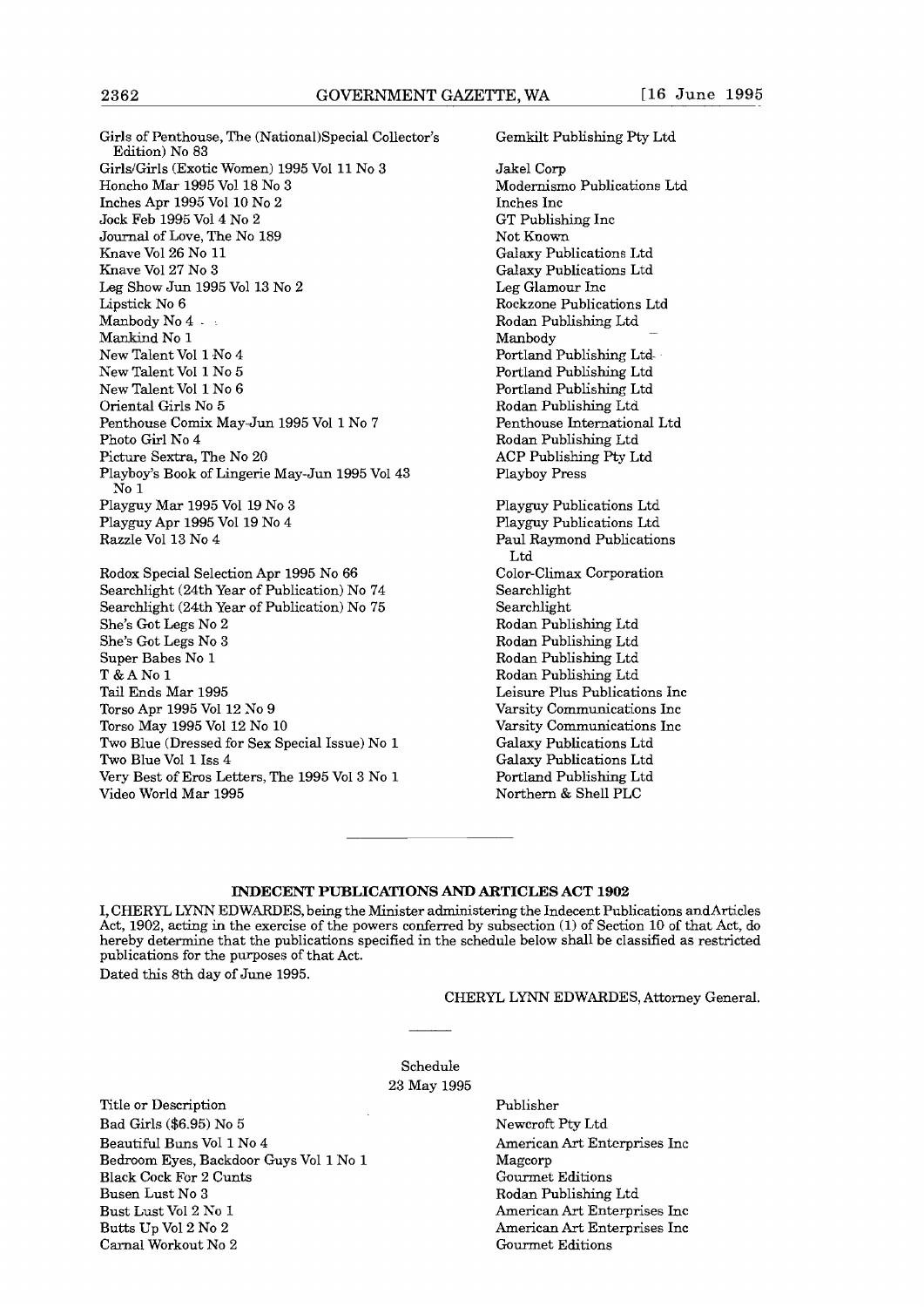Catfighting Cunts 1994 Vol I No 6 China Doll No **1**  Crave That **Cum**  Cup Cakes V011 No 1 Deep Stroking No 2 Dildo Delights Dirty Girls (\$6.95) No 5 Double D DoUs V013 NO 1 Eager Tongues Female Mimics International Vol 24 No 5 Iss 85 Festival No 1 Fine Fuckin' No 2 Frisky Fingers Vol 1 No 4 Fuck Fantasies Fuckin' With Yuko Fucktime Girls Next Door No 2 High Heel Honeys V012 No **2**  Hooters, Knockers & Tits Vol 1 No 1 Hormones on Rampage Vol 1 No 1 Hot & Sweet Vol 1 No 1 Hot Asian Pussy Hot Babes (\$6.95) No 7 Hot Cream For Lois Hot Cum For Asian Pussy Hot Flame Hot Legs No 1 Hot Lesbians Vol 2 No 1 Hot Steamy Sex Interracial Lust Vol 1 No 1 Jock-A-Holics No 1 Jock-A-Holies No 2 Leg Parade Feb 1995 V015 No 5 Lesbians In Heat V012 No 3 Lez Action Is More Fun Vol 1 No 1 Lez Tease Vol 1 No 1 Lingerie Girl No 2 Lustful Adventures Lusty Legs & Hot Asses V012 No 4 Lusty Lesbians V012 No 2 Lusty Lovers Masses Of Asses Vol 1 No 1 Mega Boobs No 1 Naked & Naughty (\$6.95) No 3 Naughty Girl No 1 Oral Lust Oriental Orgy (\$6.95) No l Playboy's Hot Denim Daze May 1995 Plow My Pussy Poolside Pussy Pussy Pumping Raw & Wild Vol 1 No 3 **Rear** View Apr 1995 V015 No 3 Rogue Male Vol 1 No 4 Rump Mar X995 V014 Iss **2**  Secretary Hump Sex Sirens (\$6.95) No 1 Sexual Pleasures Sinful Sapphos V011 No 1 **Skin** Vol 16 No **3**  Skinflicks Mar 1995 Vol 15 No 2 Slick Mar 1995 V014 No 2 Slick Slots V013 No 2 Slurper Girl Vol **1** No **1**  Small Tops Feb 1995 Vol **1** No 6 Suckin' Buddies

Holly Publications Rodan Publishing Ltd Not Known Magcorp Not Known Gourmet Editions Newcroft Pty ltd American Art Enterprises Inc Gourmet Editions Leoram Inc Rodan Publishing Ltd Not Known American Art Enterprises Inc Not Known Gourmet Editions Not Known Rodan Publishing Ltd American **Art** Enterprises Inc American Art Enterprises Inc Magcorp American Art Enterprises Inc Gourmet Editions NewcroR Pty Ltd Gourmet Editions Gourmet Editions Gourmet Editions Rodan Publishing Ltd American Art Enterprises Inc Gourmet Editions American Art Enterprises Inc Tyger Films Tyger Films American Art Enterprises Inc American Art Enterprises Inc Magcorp American **Art** Enterprises Inc Rodan Publishing Ltd Not Known American Art Enterprises Inc American Art Enterprises Inc Not Known Magcorp Rodan Publishing Ltd NewcroR Pty Ltd Rodan Publishing Ltd Not Known NewcroR Pty Ltd Playboy Press Gourmet Editions Gourmet Editions Not Known American Art Enterprises Inc **American** *Art* Enterprises Inc Magcorp Magcorp Gourmet Editions Newcroft Pty Ltd Not Known American Art Enterprises Inc Magcorp Magcorp American Art Enterprises Inc American **Art** Enterprises Inc Magcorp Magcorp Gourmet Editions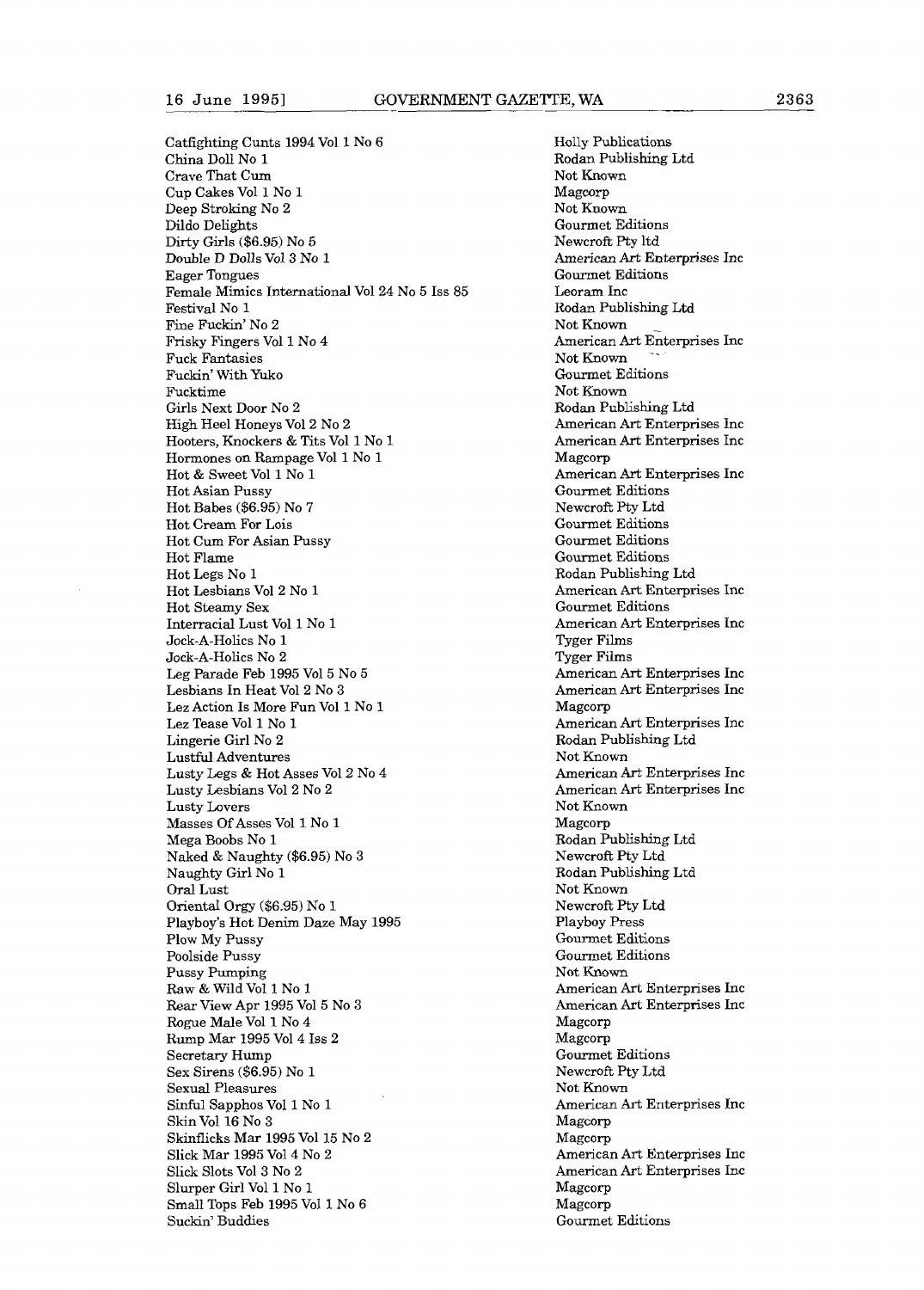| Surf Studs 1995                                         | Arena Publications            |
|---------------------------------------------------------|-------------------------------|
| Tight Ass Babe                                          | Gourmet Editions              |
| To The Hilt! Vol 1 No 1                                 | American Art Enterprises Inc. |
| Toy Loving Dolls Vol 1 No 2                             | American Art Enterprises Inc  |
| Tush Apr 1995 Vol 3 No 2                                | American Art Enterprises Inc  |
| Vibro Vamps Vol 2 No 2                                  | American Art Enterprises Inc. |
| Visions of Fantasy Presents Asian Invasion              | VOF                           |
| Visions of Fantasy Presents Best of Friends             | VOF                           |
| Visions of Fantasy Presents Brunette Babes in           | VOF                           |
| Boyland                                                 |                               |
| Visions of Fantasy Presents Curves Ahead                | VOF                           |
| Visions of Fantasy Presents Greatest Tits               | VOF                           |
| Visions of Fantasy Presents Hot To Go                   | VOF                           |
| Visions of Fantasy Presents In Your Dreams              | VOF                           |
| Visions of Fantasy Presents Nuclear Missie              | VOF                           |
| Visions of Fantasy Presents One + $Two = Sex$           | VOF                           |
| Visions of Fantasy Presents Quim Show                   | VOF                           |
| Visions of Fantasy Presents Robocock & Superslut        | VOF                           |
| Visions of Fantasy Presents She Male Candy's<br>Dandy's | VOF                           |
| Visions of Fantasy Presents Vacuum Cleaners             | VOF                           |
| Visions of Fantasy Presents Va-Va Voom!                 | VOF                           |
| Whippersnappers Vol 1 No 1                              | Magcorp                       |
|                                                         |                               |

# **INDECENT PUBLICATIONS AND ARTICLES ACT 1902**

I, CHERYL LYNN EDWARDES, being the Minister administering the Indecent Publications andArticles Act, 1902, acting in the exercise of the powers conferred by subsection **(1)** of Section 10 of that **Act,** do hereby determine that the publications specified in the schedule below shall be classified as restricted publications for the purposes of that Act.

> Schedule 30 May 1995

Dated this 12th day of June 1995.

#### CHERYL LYNN EDWARDES, Attorney General.

Title or Description Always Ready No 1 Amateur Erotica V012 No 1 Amateur Lesbians No 1 **And** Affairs No 3 **Anal** Needs No 2 Asian Heat No 2 Australian Forum V015 No 8 Australian Gay, The May 1995 No 12 Australian Hot Talk 1995 No 47 Australian Rosie Lolita, The No 6 Best of International Amateurs, The Big & Fat V012 No **3**  Black & Blue V013 No **6**  Black & White Ecstasy No 2 Blow Up Anal Spezial No 11 Carnal Ecstasies Celebrity Skin Jun 1995 Vol 17 No 42 Cheri Apr 1995 Vol 19 No 10 Cock Hungry Babes Cock-Crazy Curn Queens Album No 1 Cum All Over Vol 1 No 4 Deep Stroking Electric Blue (Asian Babes) V013 No 7 Electric Blue (Asian Babes) V013 No 8 Electric Blue V017 No 2

Publisher Gourmet Editions Gourmet Editions Gourmet Editions Gourmet Editions Gourmet Editions Gourmet Editions Forum International Ltd Rosie Publications Pty Ltd Gemkilt Publishing Pty Ltd Rosie Publications Pty Ltd Gourmet Editions Big Magazines Ltd Big Magazines Ltd Gourrnet Editions Scandinavian Picture GMBH Gourmet Editions Man's World Publications Cheri Magazine lnc Not Known VOF Distra GMBII Not Known Big Magazines Ltd Big Magazines Ltd Power Radio Ltd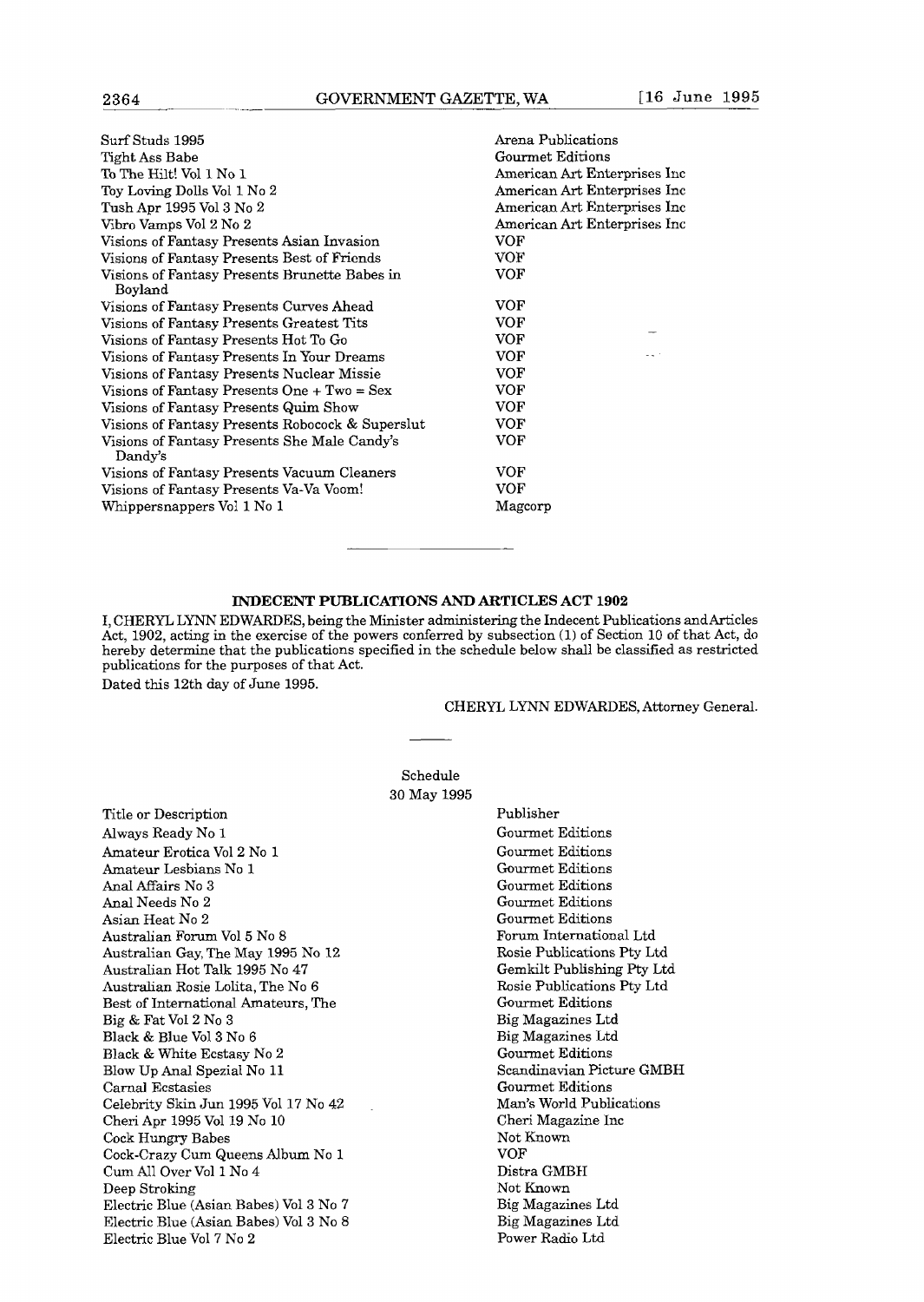Fine Fuckin' Fox Apr 1995 Vol 13 No 11 Freeway (Personal Contact Magazine) No 132 Fuckin' and a Suckin' No 2 Gdery Jul1995 V0123 No **7**  Genesis Jul1995 V0122 No 13 Girls of Penthouse, The (Cat 1) (Special Collector's Edition) No 84 Girls of Penthouse, The (National) (Special Collector's Edition) No 84 Girls Who Take It Up The Ass No 19 Hard Fuckin' Women No 2 Holiday Mega-Mag (Winter Tails) No 2 Holiday Mega-Mag #1 (Cum Alive In '95!) Vol 1 No l Horny Women No 2 Hot & Hard Hot **N'** Smooth Vol 1 No 1 Hottest Asian Babes V012 No 2 Hungry For Cum Hungry For Lust Album No 1 Hustler May 1995 V0121 No 12 Hustler Erotic Video Guide Mar 1995 Vol 10 No **3**  Hustler Erotic Video Guide Apr 1995 Vol 10 No 4 Insatiable Women No 2 Intense Desires Intimacy **#17** 1995 V015 No 1 Knave V0127 No 5 Loving Lips No 4 Lust For Cock, A Magma Bizarr & Extrem No 16 Muff Munchers No 2 Penthouse Couples (Black Label Collection) No 29 Pirate No 31 Pissy (Silwa Special) No 5 Private Fuckin' Pussy Pumpin' Searchlight (24th Year of Publication) No 76 Slick Pussies V012 No 1 Sluts N' Starlets Vol 1 No 1 Stroke Vol 14 No 3 Stroke Collection No 8 Thrills (Nude Readers' Wives) No 88 Thrust V018 No 5 Triple Climax No 5 Triple Temptations No **3**  TWO Blue Vol 1 Iss 5 Velvet Feb 1995 Velvet Mar 1995 Visions of Fantasy Presents Boneyard Babes Visions of Fantasy Presents Broad Minded Mcn Visions of Fantasy Presents **Jizz** Orchestra Visions of Fantasy Presents Lay Me, Play Me Visions of Fantasy Presents Nasty People and Dirty Deeds Visions of Fantasy Presents 0, Cum AU Ye Playful Visions of Fantasy Presents Porn To Be Wild Visions of Fantasy Presents **Ram** 'Em & Rim 'Em Visions of Fantasy Presents Rude, Crudc & Lewd Visions of Fantasy Presents Tongue in Cheek and Dick Firmly in Ass Visions of Fantasy Presents Wham! Bam! & Scram! Visions of Fantasy Presents Wild Things wld Beaver Vol 1 No I Wild Ecstasies

Women Who Crave Black Studs No 2

Gourmet Editions Montcalm Publishing Corp Not Known Gourmet Editions Montcalm Publishing Corp JakeI Corp Gemkilt Publishing Pty Ltd Gemkilt Publishing Pty Ltd Gourmet Editions Gourmet Editions Magcorp Magcorp Gourmet Editions Not Known American **Art** Enterprises Inc Big Magazines Ltd Gourmet Editions VOF HG Publications Inc HG Publications Inc HG Publications Inc Gourmet Editions Not Known Gourmet Editions Galaxy Publications Ltd Gourmet Editions Not Known MTC GMBH Gourmet Editions Gemkilt Publishing Pty Ltd Private Publications Silwa Film Not Known Not Known Searchlight American **Art** Enterprises Inc American Art Enterprises Inc Stroke Magcorp Big Magazines Ltd Magcorp Gourmet Editions Gourmet Editions **Galaxy** Publications Ltd Velvet Publications Inc Velvet Publications Inc VOF VOF VOF VOF VOF VOF VOF VOF VOF VOF VOP VOF American Art Enterprises Inc Not Known Gourmet Editions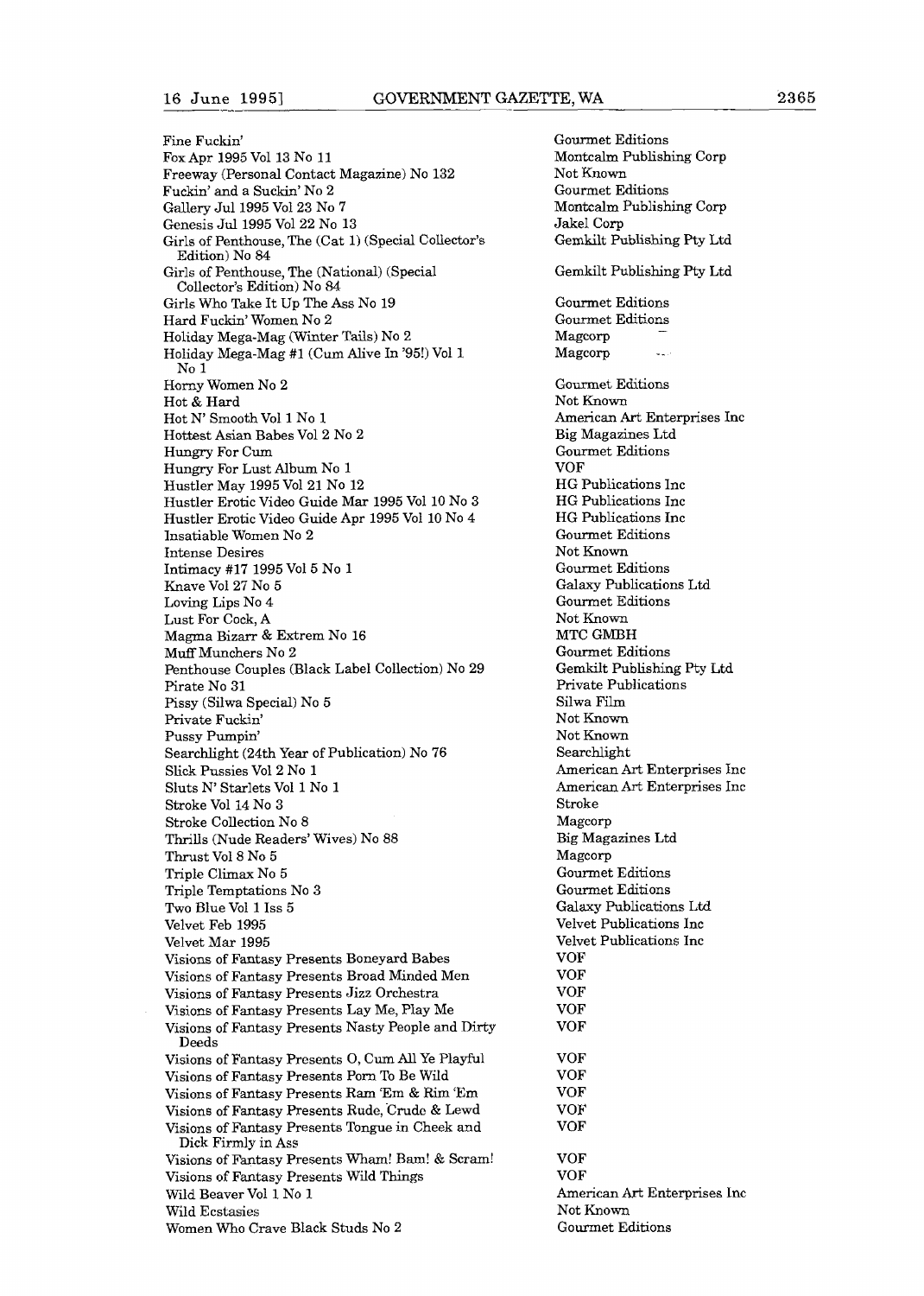# **INDECENT PUBLICATIONS AND ARTICLES ACT** 1902

I, CHERYL LYNN EDWARDES, being the Minister administering the Indecent Publications and Articles Act, 1902, acting in the exercise of the powers conferred by subsection  $(1)$  of Section 10 of that Act, do hereby determine that the publications specified in the schedule below shall be classified as restricted publications for the purposes of that Act.

Dated this 12th day of June 1995.

# CHERYL LYNN EDWARDES, Attorney General.

|                                                                                         | Schedule    |                                      |
|-----------------------------------------------------------------------------------------|-------------|--------------------------------------|
|                                                                                         | 6 June 1995 |                                      |
| Title or Description                                                                    |             | Publisher<br>an an                   |
| 19 Jahrige Girls Wollen Dich Verwohnen (19 Year-<br>Old Girls Want to Seduce You)       |             | Orion                                |
| 29 Geile Nahaufnahman (29 Hot Shots)                                                    |             | Orion                                |
| 333 Private-Fotos (333 Photos Amateurs)                                                 |             | Orion                                |
| 7 Tage Sex Nonstop (Non-Stop Sex for 7 Days)                                            |             | Orion                                |
| Anal Sex May 1995 No 95                                                                 |             | Color-Climax Corporation             |
| Asian Erotica (\$6.95) No 1                                                             |             | Newcroft Pty Ltd                     |
| Bad Girls (\$6.90) No 5                                                                 |             | Newcroft Pty Ltd                     |
| Bedroom Babes (\$6.90) No 1                                                             |             | Newcroft Pty Ltd                     |
| Bedroom Babes (\$6.95) No 1                                                             |             | Newcroft Pty Ltd                     |
| Big Tits (Monster Busen)                                                                |             | Orion                                |
| Blitzblank Rasiert (Shaven Girls)                                                       |             | Orion                                |
| Blue Climax May 1995 No 61                                                              |             | Color-Climax Corporation             |
| Busen Extrem (Monster Tits)                                                             |             | Orion                                |
| Die Freuden Der Liebe                                                                   |             | Orion                                |
| Die Positionen Der Liebe (Love Positions in Words<br>and Pictures)                      |             | Orion                                |
| Die Positionen Des Kamasutra 69 (The Positions of<br>Kamasutra 69)                      |             | Orion                                |
| Dirty Girls $(\$6.90)$ No 5                                                             |             | Newcroft Pty Ltd                     |
| Erotica (\$6.90) No 1                                                                   |             | Newcroft Pty Ltd                     |
| Etreme Fett Tonnenweise Scharfe Lust (Fatties on<br>Parade)                             |             | Orion                                |
| Eva's in Love No 12                                                                     |             | Staviss GMBH                         |
| Exotische Liebesspiele                                                                  |             | Orion                                |
| Feste Knackarsche (Full Rumps)                                                          |             | Orion                                |
| Foreplay                                                                                |             | Orion                                |
| Frau Oder Mann? (Female or Male?)                                                       |             | Orion                                |
| Frisch Rasiert (Get a Shave)                                                            |             | Orion                                |
| Geil in Nylon (Shocking in Stockings)                                                   |             | Orion                                |
| Geile Mopse (Big Tits)                                                                  |             | Orion                                |
| Geile Schwestern (Horny Sisters)                                                        |             | Orion                                |
| Geile Stellungen (Horny Positions)                                                      |             | Orion                                |
| Gespreizte Beine (Straddle Your Legs)                                                   |             | Orion                                |
| Griffige Arsche (Well Gripping Bottoms)                                                 |             | Orion                                |
| Heibe Rasierspiele (Ladies Shaving Plays)                                               |             | Orion                                |
| Heimliche Freuden (Secret Pleasure)                                                     |             | $O$ rion                             |
| Heisse Siamkatzen (Hot Siamese Kittens)                                                 |             | Orion                                |
| Hot Asian Babes (\$6.95) No 4                                                           |             | Newcroft Pty Ltd<br>Newcroft Pty Ltd |
| Hot Babes (\$6.90) No 7                                                                 |             | Orion                                |
| Ich Mache, Was Du Willst! (I'd Do What You Want<br>Me To Do)                            |             | Orion                                |
| Ich Zeig Dir, Was Sonst Nur Mein Mann Sieht (I<br>Will Show You My Most Intimate Parts) |             |                                      |
| Ich Zieh Mich Aus Fur Dich (Watch Me Strip My<br>Stuff)                                 |             | Orion                                |
| In Lack Und Leder (Bare Skin In Patent Leather)                                         |             | Orion                                |
| Inside Foxy Lady No 61                                                                  |             | VTO-Video Verlag                     |
| Just Girls (\$6.95) No 1                                                                |             | Newcroft Pty Ltd                     |
| Kesse Teens (Fresh Teeni-Boppels)                                                       |             | Orion                                |
| Kitzlerspiele (Clitoris Games)                                                          |             | Orion                                |
| Lesbische Phantasien (Lesbians Phantasies)<br>Lesbische Schleckereien (Lesbian Titbits) |             | Orion<br>Orion                       |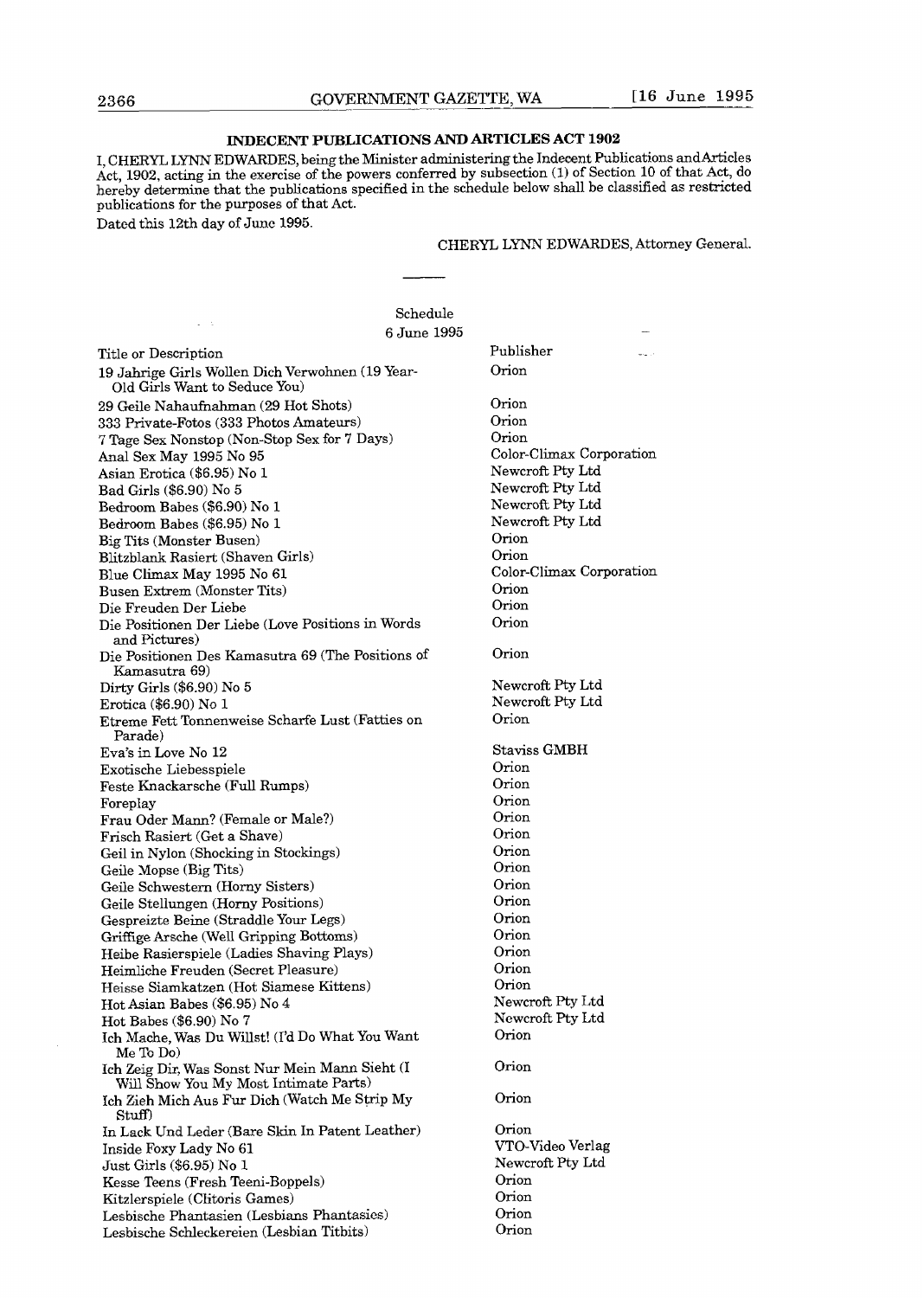| Lustvolle Fesselspiele (Exciting Bondage Games)    | Orion                  |
|----------------------------------------------------|------------------------|
| Mach Die Beine Breit (Straddle Your Legs)          | Orion                  |
| Mach Die Beine Breit! (Straddle Your Legs) Vol 2   | Orion                  |
| Mann Oder Frau? (Male or Female?)                  | Orion                  |
| Mit Flinken Fingern Zum Orgasmus! (Quick Fingers   | Orion                  |
| Leading to Orgasm)                                 |                        |
| Mit Haut Und Haaren                                | Orion                  |
| Naked & Naughty (\$6.90) No 3                      | Newcroft Pty Ltd       |
| Oriental Orgy (\$6.90) No 1                        | Newcroft Pty Ltd       |
| Phantasien Der Masturbation (Fantasies of          | Orion                  |
| Masturbation)                                      |                        |
| Picture Sextra, The No 21                          | ACP Publishing Pty Ltd |
| Pleasure Vol 22 No 123                             | Pleasure-Verlag GMBH   |
| Po's Fur Kenner (Lady Bums For Experts)            | Orion<br>وربي          |
| Pralle Po's (Full Rumps)                           | Orion                  |
| Privat & Intim (Strictly Confidential)             | Orion                  |
| Privat Schnappschusse (Private Snapshots)          | Orion                  |
| Private No 129                                     | Private Publications   |
| Privat-Photos (Private Photos)                     | Orion                  |
| Rabenschwarze Muschis (Beauties in Black)          | Orion                  |
| Rasiert (Get a Shave)                              | Orion                  |
| Rauch-Sisters No 1                                 | Star Studio            |
| Raunchy Ragers (\$6.95) No 1                       | Newcroft Pty Ltd       |
| Scharf Rasiert (Sharp Shavers)                     | Orion                  |
| Scharfe Nahaufnahmen (Hot Close-ups)               | Orion                  |
| Scharfe Omas! (Over 40)                            | Orion                  |
| Scharfe Omas Ganz Privat (Hot Grannies in Private) | Orion                  |
| Scharfe Super-Busen (Big Tits)                     | Orion                  |
| Sex Sirens (\$6.90) No 1                           | Newcroft Pty Ltd       |
| Sex Zu Zweit (Partner Sex)                         | Orion                  |
| Spagat Fur Kenner (Spread Thights For Experts)     | Orion                  |
| Spagat International (International Splits)        | Orion                  |
| Stellungen (Sexual Positions)                      | Orion                  |
| Stellungen Fur Feinschmecker (Positions For The    | Orion                  |
| Fastidious Palates)                                |                        |
| Stramme Kerle (Strapping Fellows)                  | Orion                  |
| Triple X No 5                                      | Private Pictures       |
| Uber 40 (Over 40)                                  | Orion                  |
| Uber 40 (Over 40) No 2                             | Orion                  |
| Ungeniert Rasiert! (Shaved Clean!)                 | Orion                  |
| Unverschamt Jung (Damned Young)                    | Orion                  |
| Verdammt Jung (Damned Young)                       | Orion                  |
| Von Hinten (From Behind)                           | Orion                  |
| Wir Machen Es Uns Franzosisch! (We Kiss Us Down    | Orion                  |
| There!)                                            |                        |
| World Sex Records                                  | Yago                   |
|                                                    |                        |

# INDECENT PUBLICATIONS AND ARTICLES ACT 1902

1, CHERYL LYNN EDWARDES, being the Minister administering the Indecent Publications **andArticles**  Act, 1902, acting in the exercise of the powers conferred by subsection **(1)** of Section 10 of that Act, do hereby determine that the publications specified in the schedule below shall be classified as restricted publications for the purposes of that Act.

Dated this 13th day of June 1995.

# CHERYL LYNN EDWARUES, Athomey General.

Schedule 6 June 1995

Title or Description Asian Erotica (\$6.90) No 1 Hot Asian Babes (\$6.90) No 4 Just Girls (\$6.90) No 1 Raunchy Ragers (\$6.90) No 1

Publisher Newcroft Pty Ltd Newcroft Pty Ltd Newcroft Pty Ltd Newcroft Pty Ltd